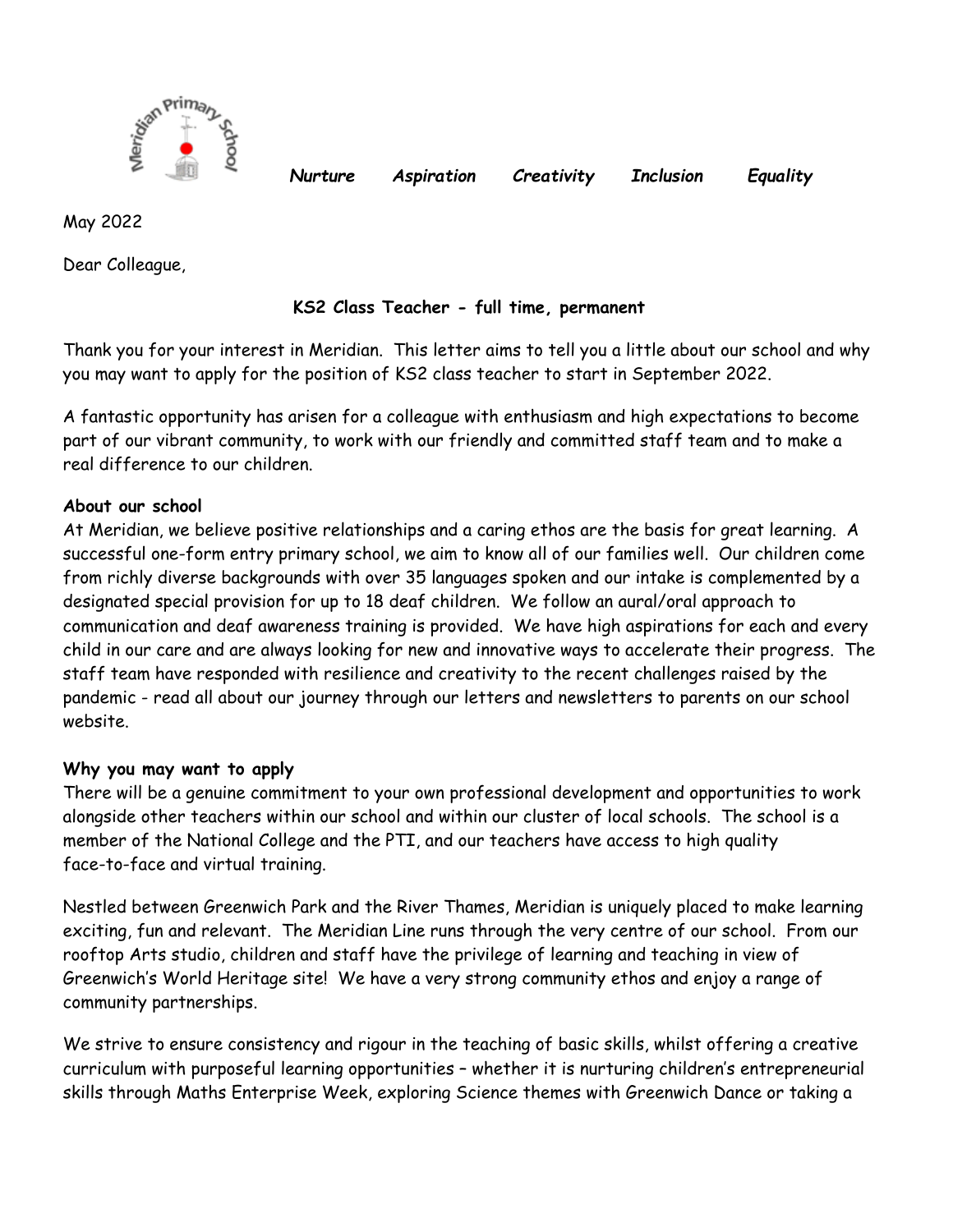whole school trip to Hever Castle as part of our Arts Festival, we love finding ways to inspire and challenge all our children from Nursery to Year 6!

### **Applying for this post**

Candidates should complete an application form which can be downloaded from the TES or Teaching Vacancies website. CVs will not be accepted.

Your personal statement can be completed on the application form or attached to it. This is your chance to show us how well you can do this job. You need to refer to all the criteria on the person specification. Just saying you can do something is not enough; we need an example. You can use examples from work, school, college, hobbies, voluntary work or daily life.

If you would like to find out more about the post or the school, please do not hesitate to contact the school office on 020 8858 3572 to arrange a time to speak with me or another member of the Leadership Team. Visits to our school are warmly welcomed.

I look forward to reading your application and to learning all about your experience, skills and curriculum interests.

Kind regards,

fo avolida

Jo Graham - Headteacher

……………………………………………………………………………………………………………………………………………………………………..

## Sending us your application

Please email or post your application, with supporting statement, to Kellie Pearce, School Business Manager:

Email: kpearce@meridian.greenwich.sch.uk

Address: Meridian Primary School, Old Woolwich Road, Greenwich, London, SE10 9NY.

## Shortlisting and interviews

- Shortlisted candidates will be informed by telephone or email.
- Interviews will be held in school on Thursday 19th May.
- As part of the interview process, shortlisted candidates will be asked to teach a lesson and complete a written task.